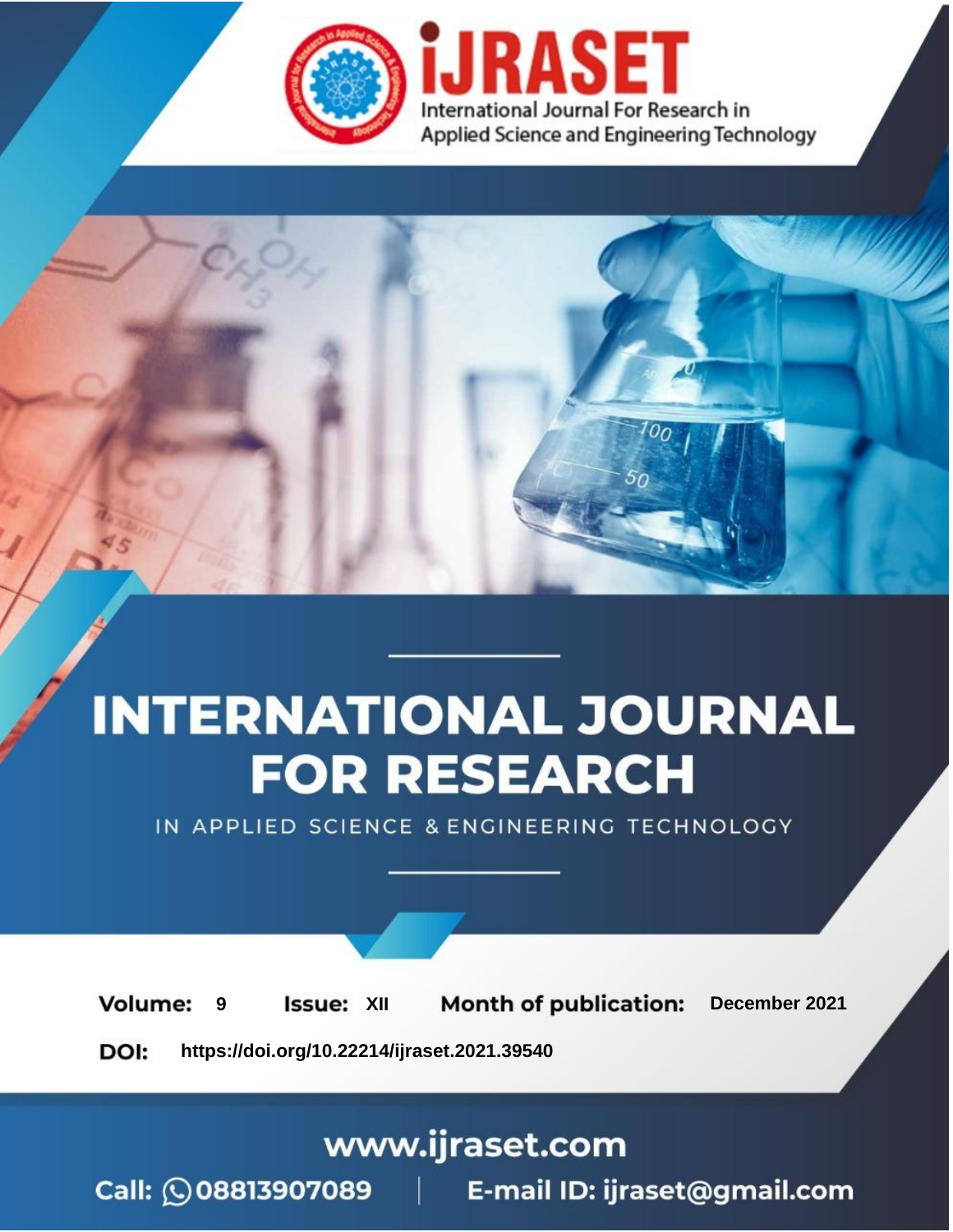

International Journal for Research in Applied Science & Engineering Technology (IJRASET**)**  *ISSN: 2321-9653; IC Value: 45.98; SJ Impact Factor: 7.538 Volume 9 Issue XII Dec 2021- Available at www.ijraset.com*

### **Diagnosis of Scoliosis in Juvenile Patients**

Ms. Dernita Maria Nithya. A

*Assistant Professor, Alpha College of Engineering, Department of Bio Medical Engineering, Chennai*

*Abstract: In this paper, a wearable device used to monitor the posture variations. This device is useful in early detection and monitoring of patient having spine related disease such as scoliosis, kyphosis. Scoliosis is a 3-dimensional deformation of spine. The most common characteristics are bending of backbone in coronal plane and rotation of vertebrae, which results in various deformations of human postures. It mostly occurs in juvenile stage (3-10 years). The existing system consists of wearable sensor network for posture data acquisition, wireless data transmission and conventional smartphone for data processing. The biofeedback device helps to improve the self-awareness in natural environment, but it is not suitable in case of severe deformity. The flex sensor used because of its High level of reliability, consistency, repeatability and harsh temperature resistance. Keywords: scoliosis, microcontroller, flex sensor*

#### **I. INTRODUCTION**

Posture monitoring has beneficial effect on the spine related disorders such as scoliosis. Scoliosis is a common medical condition in which a person's spinal axis has a three dimensional deviation. It is basically classified as either congenital or idiopathic. Congenital and idiopathic scoliosis occurs in children under the age of 10 is referred to as Early Onset Scoliosis (EOS). Scoliosis that develops at the age 10 or above is referred to as Adolescent Idiopathic Scoliosis. It occurs seven times more frequently in females than in male. Many screening programs are conducted for the early detection of disease and the patient is referred to a specialist for treatment.



Fig 1.1 scoliotic curve

The most general method to treat scoliosis is the use of hard material brace which forces the patient mechanically to hold in corrective posture to prevent further deformations. But it is a challenging task to hold that bracing over a long period of time. Hence, for a detailed information of human posture a 3D inclination measurement accelerometers are used as it is small and a low power sensor where it can be integrated in garments almost invisibly. This system consists of body mounted sensor network and portable data processing with alarm system.The sensor is a wireless network of wearable computing devices. They may be embedded inside the body, implants or may be surface mounted on the body or may be accompanied devices where humans can carry in different positions, in clothes, pockets, by hand or in various bags. Here, the flex sensors are used to collect angle deviation of the back bone. Thus, this paper is about the diagnosis of spinal curvature i.e. scoliosis to monitor the inclination of spine of juvenile to provide early corrective measures.

#### **II. EXISTING METHOD**

The existing method consists of two parts. One is wearable sensor system that is used for data acquisition and transfer of patient's data. It includes body mounted sensor network (BSN) using various tri-axial accelerometer network, microcontroller and Bluetooth (BTM-112) that uses Serial Port Profile(SPP) to provide wireless data transfer. The Bluetooth BTM-112 can support maximum baud rate up to 921.6 kbps. The second part is the conventional smartphone for sensor data processing. In the wearable sensor system part, a sensor network is attached to human spine that is eventually spread around the back surface providing detailed information about posture deformities. The tri-axial accelerometers contain the readings of acceleration due to gravity and using this reading, it is possible to obtain inclination angle of each sensor. A series of microcontroller such as MSP430 is used to sample data from sensors and send them to Bluetooth module for wireless data transmission.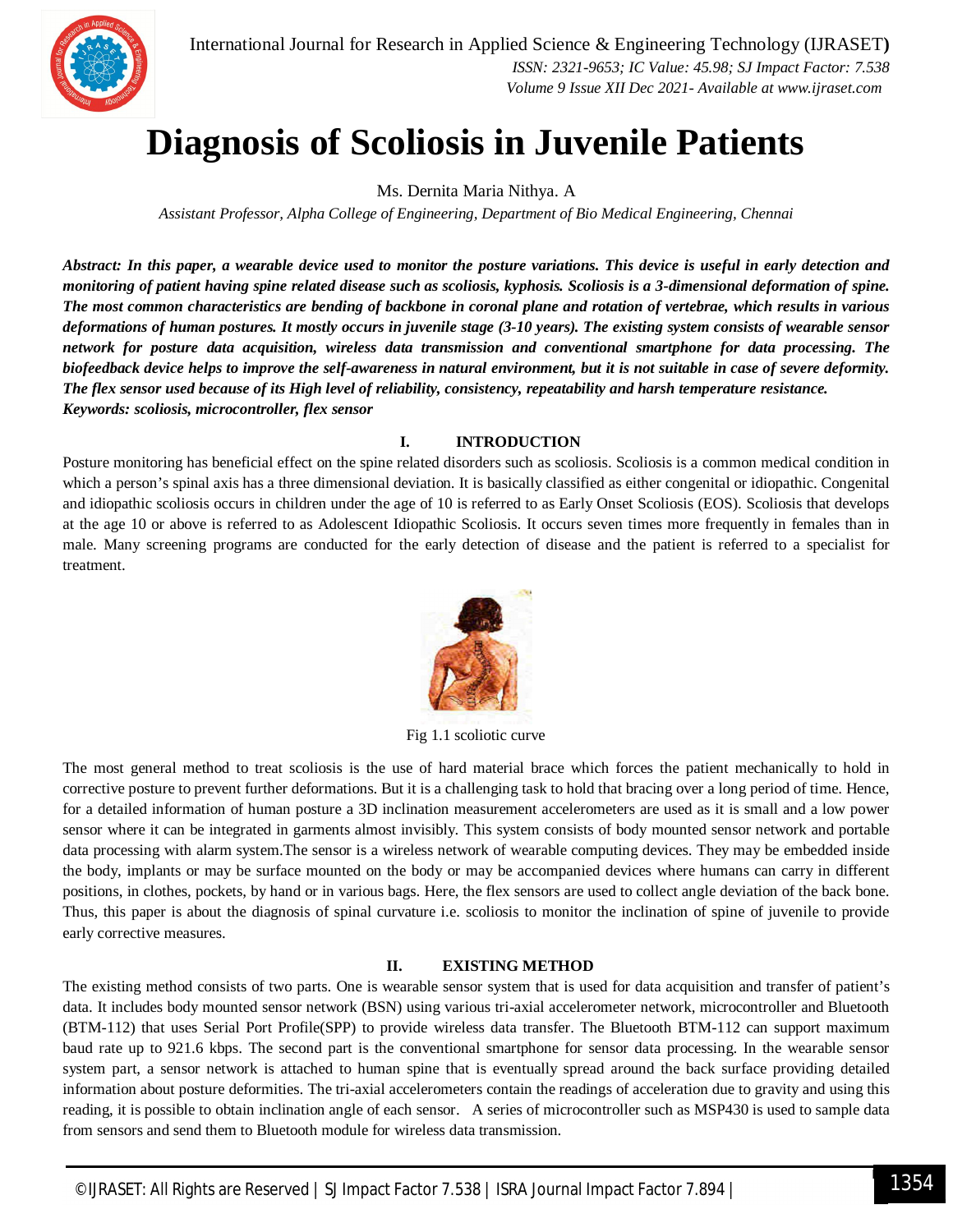

International Journal for Research in Applied Science & Engineering Technology (IJRASET**)**  *ISSN: 2321-9653; IC Value: 45.98; SJ Impact Factor: 7.538 Volume 9 Issue XII Dec 2021- Available at www.ijraset.com*

Sensor data processing is implemented in smartphone application to provide system portability, reduce complexity and cost. This receives the data from sensor network through Bluetooth. The obtained data is processed to reconstruct geometric model of posture where, the decision of whether to generate a feedback is done by comparing the previously stored reference data to the acquired data. The feedback is provided using vibrating alerts.

#### **III. PROPOSED METHOD:**

In proposed model, the Flex sensor patented technology is based on resistive carbon elements. As a variable printed resistor, the Flex Sensor achieves great form-factor on a thin flexible substrate. When the substrate is bent, the sensor produces a resistance output correlated to the bend radius—the smaller the radius, the higher the resistance value. This flex sensor offers the variable resistance readings. The resistance value of the sensor is dependent on the bending angle with respect to the spine. As the bending angle increases, the resistance value increases accordingly, and shows nominal resistance value at rest. Then, the signals (resistance value, bend radius, Cobb angle, etc.) are acquired from flex sensors and sent to microcontroller for further programming and conditioning. Finally, the resultant output from microcontroller is display in LCD screen with an alert in the form of alarm. The alarm alert is given in the form of sound (audio), that occurs when the deflection of spine occurs, which indicates the presence of scoliosis for juvenile patients.

#### **IV. ADVANTAGES**

- *A.* Custom designed to match customer specifications, Variety of flexible or stationary surfaces for mounting.
- *B.* High level of reliability, consistency, repeatability, harsh temperature resistance.
- *C.* Infinite number of resistance possibilities and bend ratios, it is portable and easy to handle.
- *D.* X-ray can be avoided for diagnosis of scoliosis for juvenile patients.

#### **V. BLOCK DIAGRAM**



Fig 4.1 Block diagram

#### **VI. MATERIAL AND METHODOLOGY**

Microcontroller is used to sample data from sensors. The microcontroller used here is PIC16F877A. All PIC16F87XA devices have a host of features intended to maximize system reliability, minimize cost through elimination of external components, provide power saving operating modes and offer code protection.

Brace is a medical device used to restrict or assist body movement. It may stop the progression of spinal curvature in a growing child/ adolescent. In some cases, the back brace may also help decrease the amount of curvature in the spine. An alarm system is a basic operator system for managing abnormal situation and it has following two functions. The primary function of the alarm system is to warn the operator about a situation that is not normal. The secondary function of the alarm system is to serve as an alarm and an event log. A liquid-crystal display (LCD) is a flat-panel display or other electronic visual display that uses the light-modulating properties of liquid crystals. Liquid crystals do not emit light directly. LCDs are available to display arbitrary images or fixed images with low information content, which can be displayed or hidden, such as preset words, digits, and 7-segment displays, as in a digital clock.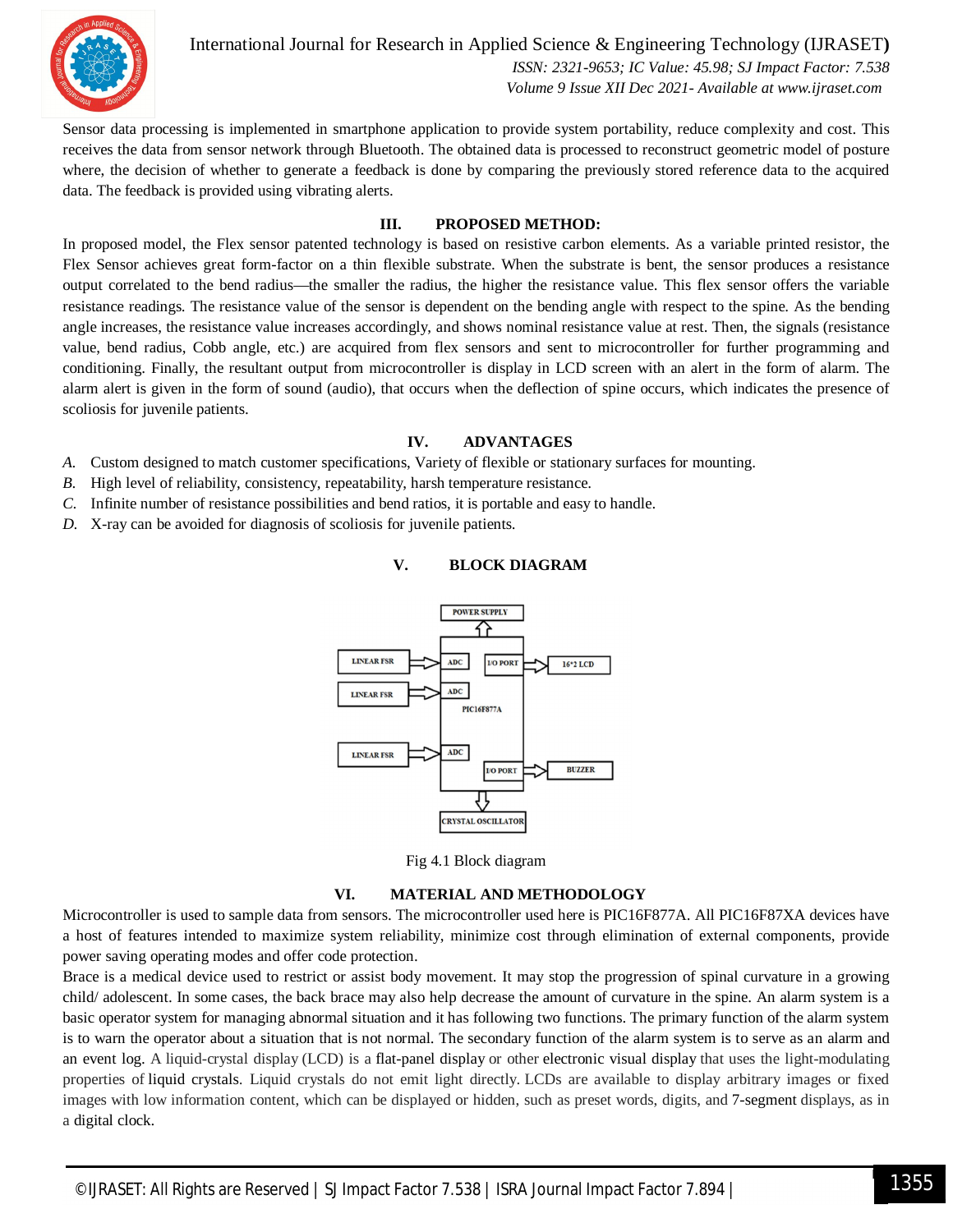

International Journal for Research in Applied Science & Engineering Technology (IJRASET**)**  *ISSN: 2321-9653; IC Value: 45.98; SJ Impact Factor: 7.538 Volume 9 Issue XII Dec 2021- Available at www.ijraset.com*

LCD screens are available in a wider range of screen sizes than CRT and plasma displays, with LCD screens available in sizes ranging from tiny digital watches to huge, big-screen television set. Before an electric field is applied, the orientation of the liquidcrystal molecules is determined by the alignment at the surfaces of electrodes.

A flex sensor or bend sensor or force sensitive resistance is a sensor that measures the amount of deflection or bending. The flex sensor used is of length 4.5 inches is used, which is stuck to the surface, and resistance of sensor element is varied by bending the surface. Since the resistance is directly proportional to amount of bend it is used as goniometer, and often called flexible potentiometer. As the bending angle increases, the resistance value increases accordingly, and shows nominal resistance value at rest.

#### *A. Force Sensitive Resistance*

FSRs are sensors that allow you to detect physical pressure, squeezing and weight. They are simple to use and low cost. The 1/2" diameter round part is the sensitive bit.

The FSR is made of 2 layers separated by a spacer. The more one presses, the more of those Active Element dots touch the semiconductor and that makes the resistance go down.



Fig 6.2 Picture of flex sensor

#### *B. Microcontroller*

Peripheral Interface Controller (PIC16F877A) contains FLASH memory technology so that program can be written or erase many times. It consists of 40 pins and requires 5v DC power supply. Crystal oscillator used to keep on track of time and to provide a stable clock signal. It operates at the frequency of 16 MHz.

MPLAB X IDE is software that is used to develop application for embedded system designed by microchip microcontroller.

#### **VII. CONCLUSION**

This is to conclude that, the diagnostic device in the form of brace helps in early detection of scoliosis for juvenile patients. This early detection helps the patients to refer specialists for treatment by posture variation corrective measures. The inclination angle of spine is determined by flex sensor where the pressure created during motion plays a vital role.

#### **REFERENCES**

- [1] Romain Dayer, Thierry Haumont, Wilson Belaieff, Pierre Lascombes, "Idiopathic scoliosis: etiological concepts and hypotheses", Received: 30 April 2012 / Accepted: 11 July 2012 / Published online: 29 January 2013.
- [2] C. Goodvin, E. J. Park, K. Huang, and K. Sakaki, "Development of a real-time three-dimensional spinal motion measurement system for clinical practice", Med Bio Eng Comput, vol. 44, no. 12, pp. 1061–1075, Dec 2006.
- [3] W. Y. Wong and M. S. Wong, "Measurement of Postural Change in Trunk Movements Using Three Sensor Modules", IEEE Transactions on Instrumentation and Measurement, August 2009, vol. 58, pp. 2737-2742.
- [4] James, Lloyd Roberts and Pilcher, "Diagnosis of scoliosis based on age factor and sex ", 1959.
- [5] B. Dworkin, N. Miller, S. Dworkin, N. Birbaumer, M. Mrines, and S. Jonas, et al., "Behavioral method for the treatment of idiopathic scoliosis," in Proc. National Academy of Sciences of USA, April, 1985, pp. 2493-2497.
- [6] M. D. Rigo, M. Villagrasa, and D. Gallo, "A specific scoliosis classification correlating with brace treatment: Description and reliability", Scoliosis, 2010, 5:1.
- [7] M. S. Wong, A. F. T. Mak, K. D. K. Luk, J. H. Evans, and B. Brown, "Effectiveness of audio-biofeedback in postural training for adolescent idiopathic scoliosis patients," Prosthetics and Orthotics International, 2001, pp. 60-70.
- [8] Andersen MO, Thomsen K et al (2007) Adolescent idiopathic scoliosis in twins: a population-based survey. Spine (Phila Pa 1976) 32(8):927–930.
- [9] Haumont T, Gauchard GC et al (2011) Postural instability in early-stage idiopathic scoliosis in adolescent girls. Spine (Phila Pa 1976) 36(13):E847–E854.
- [10] G. J. Donatell, D. W. Meister, J. R. O'Brien, J. S. Thurlow, J.G. Webster, F. J. Salvi, "A simple device to monitor flexion and lateral bending of the lumbar spine" IEEE Trans. Neural Syst. Rehabil. Eng., vol.13, pp. 18-23, 2005.
- [11] Thometz, JG, R. Lamdan, XC. Liu, R. Lyon, 2000, Relationship between Quantec Measurement and Cobb Angle in Patients with Idiopathic Scoliosis, Journal of Pediatric Orthopaedics, 20(4). Aug. 2000, 512-516.
- [12] Reamy, B. V., and Slakey, J. B., 2001, ''Adolescent Idiopathic Scoliosis: Review and Current Concepts,'' Am. Fam. Physician, 64, 1, pp. 111–116.
- [13] Morris, S.J. And Paradiso, J.A. 2002."A Compact Wearable Sensor Package For Clinical Gait Monitoring", Motorola Journal, 2002. 7-15.